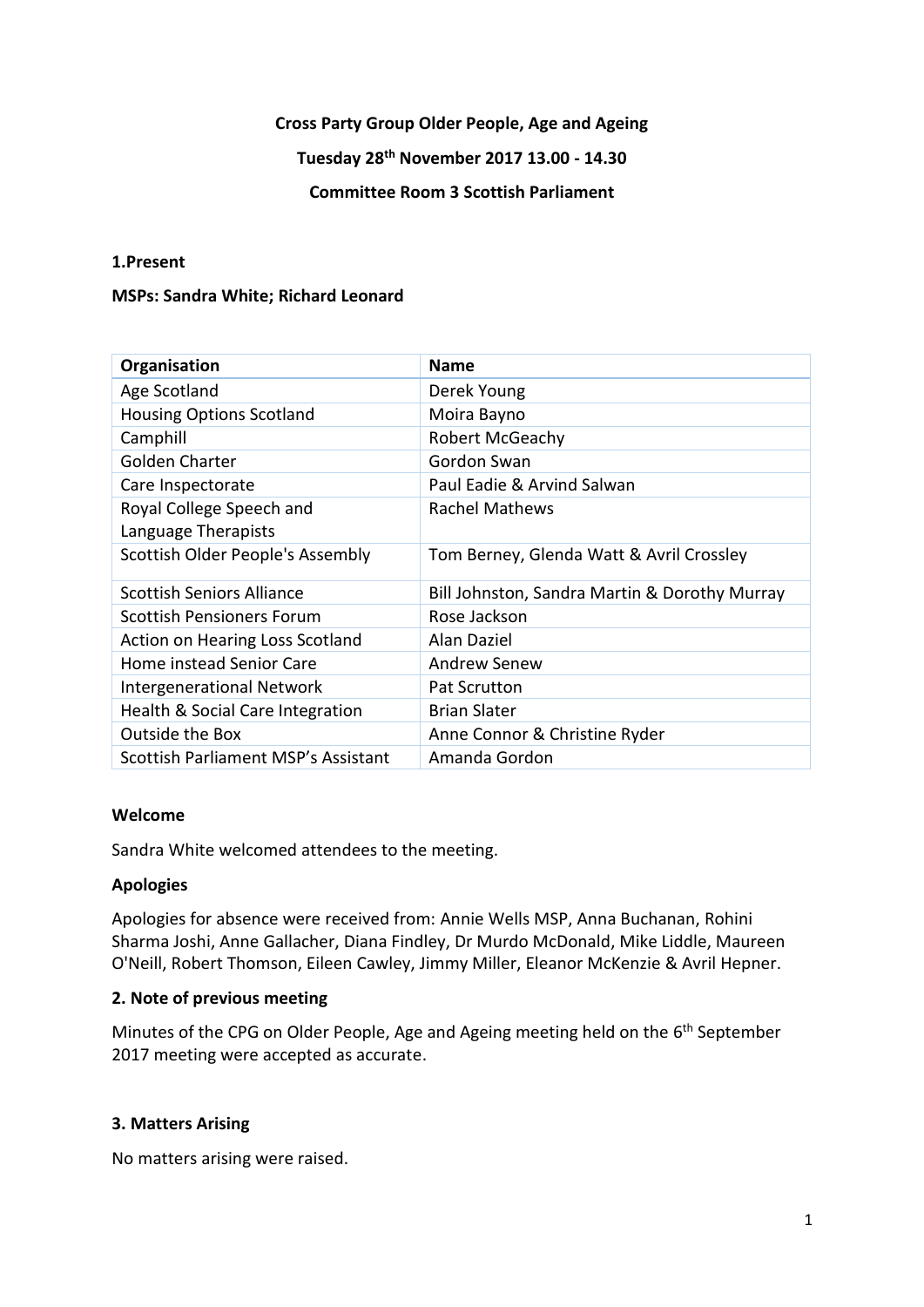# **4. Presentation**

The group heard short presentations from invited guest which was followed by a question and answer session.

# **Brian Slater, Head of Partnership Support, Health & Social Care Integration Directorate, Scottish Government**

## **Points from presentation and discussion**

The aim of the legislation and implementation is to do things differently in order to improve the outcomes for people who use health and/or social care services.

- Joint working and integrating the services is the means to achieve that end, but other factors have to be there too.
- The focus is on each locality doing things in the way that works for them, involving people in that area and local partners.
- It is recognised that change is difficult and it takes time.
- We are now 18 months in. There are places where positive change is happening while in others the progress is still slow.

We know that most older people want to stay in their own homes.

- The ambition is to reduce the number of delayed discharges from hospital, both for the positive benefits for the people involved and to take pressures off the care system. Avoiding unnecessary admissions is also important.
- The experiences of people at the meeting showed how the care processes when someone is in hospital add to the problems.

It would be better if the system took more account of the social determinants of health and focused on reducing these, such as reducing social isolating, increasing physical activity.

- The targets and indicators should reflect these factors instead of focussing on the health services end.
- We should count the use of community services instead of hospital services.
- There are examples of HSCPs shifting the focus: Perth and Kinross measure the percentage of older people who are at home in their own beds – so not in a care home or hospital.
- Mental health and wellbeing seems to be doing less well under integration. It would help is there were indicators associated with this aspect of people's wellbeing.

There is still a lot of focus on structures. These should be working better with more involvement of older people.

- Information on who sites on the Integration Joint boards is now publicly available.
- The ways in which the people there as a public, service user or carer representatives feed back to other people and gather their views is as important as who the representative is.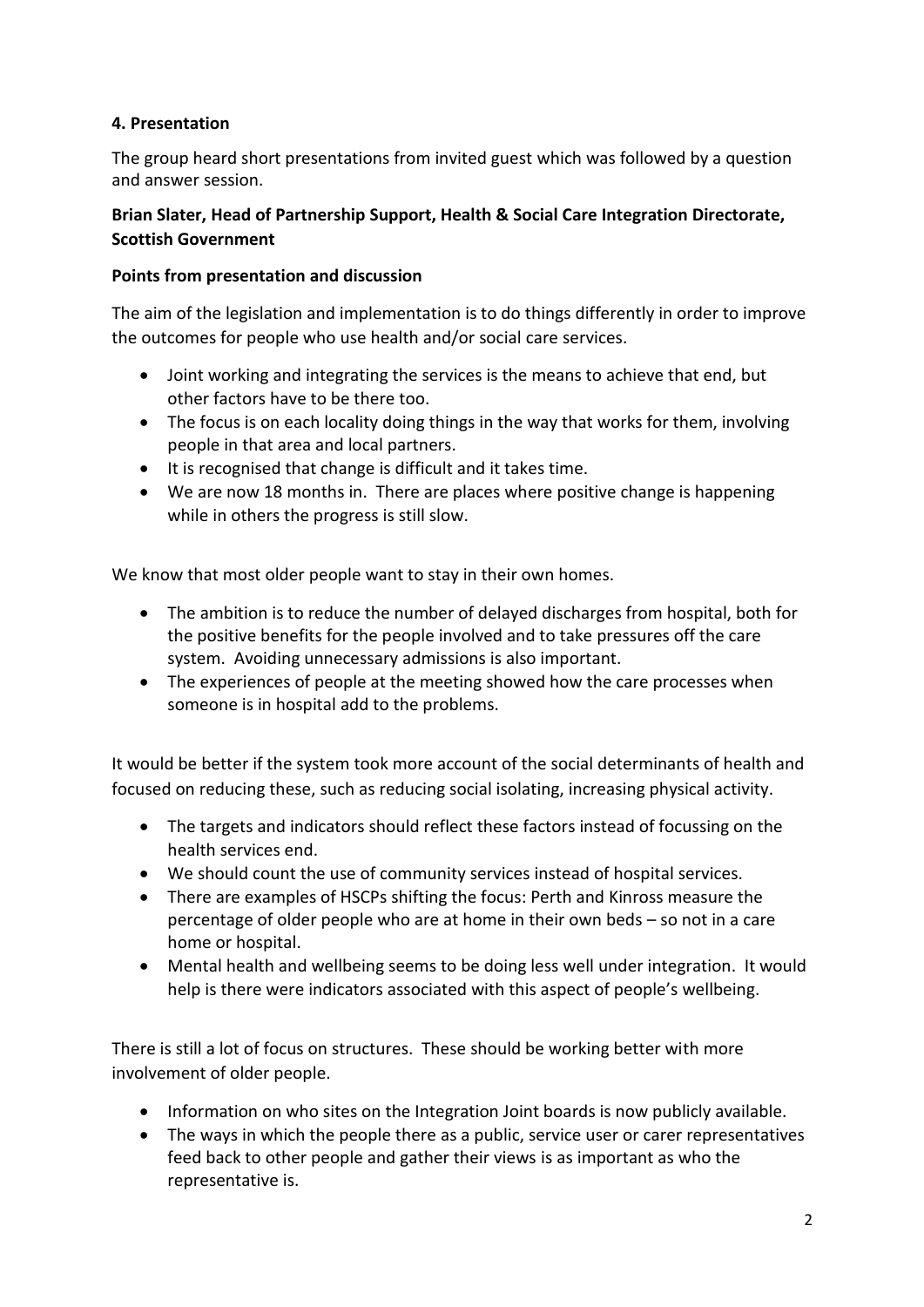- The role of the Third Sector Interfaces varies.
- People making decisions are not listening to older people about the support they want.

The focus in the policies on people being better able to look after their own wellbeing is good but the practice does not always reflect this.

- People need good information about good health and how to maintain it.
- The focus should be on both people looking after themselves and communities looking after their own.

Health and social care services often undermine people's independence

- This happens when it is the wrong type of support and when staff over-prescribe.
- Standard packages in 15 minute blocks are a major problem it is not what older people want and they lead to more difficulties for many older people.
- Assessments of people's longer-term needs should be happening at the right time when someone has got home, not when they are still in hospital and less confident.
- There are some good examples of services that do this and other supports to help people get home more quickly.
- There should be more respect for the ways people manage at home
- Part of the problem is that people using services and their families often do not know what the policies are.
- This is also the case with staff who deliver services, especially hospital-based staff.
- Many health care staff, especially in hospitals, are not aware of the support that is available in the community  $-$  it is a lot more than they think.
- We need a change in the approach to risk and look at how we involve older people in this.

## **5. Topics for future meetings**

Future meeting topics are:

- $\bullet$  Joint meeting with Cross Party Group on Accident Prevention 17<sup>th</sup> January 2018
- Transport issues that affect older people  $-21$ <sup>st</sup> February 2018

## **6. AOCB**

## **Robert McGeachy – Camphill Scotland**

Robert asked the group to support Amendment NC44 to the European Union (Withdrawal) Bill. Robert explained that Amendment NC44 would require the UK Government to make arrangements for an independent evaluation of the impact of the Act and Brexit upon the health and social care sector across the 4 Nations to be made after consulting the Scottish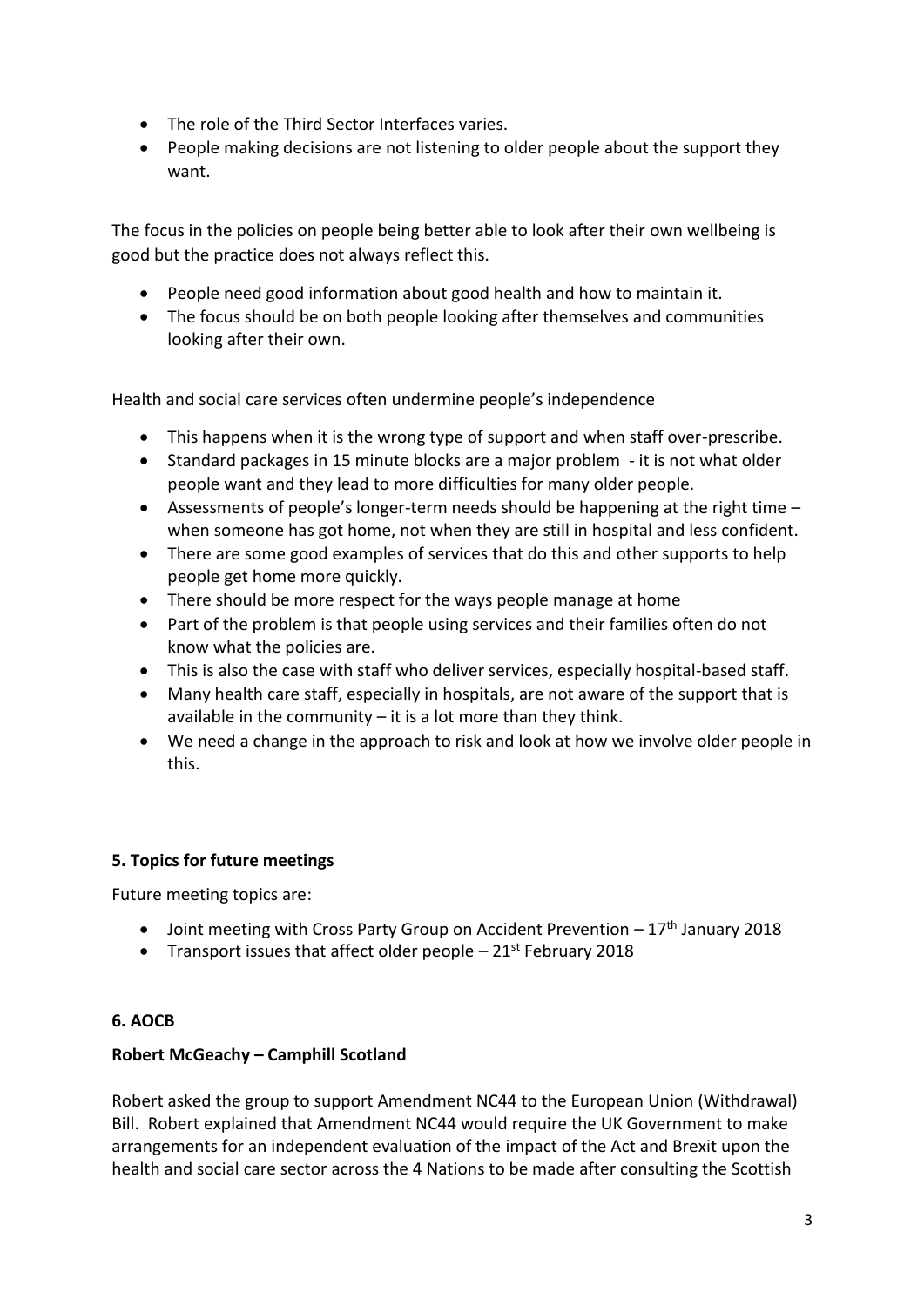Ministers, the Welsh Ministers and the relevant Northern Ireland department, service providers, those requiring health and social care services, and others.

They believe this amendment is necessary to determine the full impact of the legislation and Brexit upon the health and social care sector across the 4 Nations, including the care and support for older people, children and young people, for people with disabilities, with long term conditions and with other support needs. This, in turn, will help to ensure that the strategic planning and decision making of Governments, local authorities, the third sector, unions, the health and social care sector and other key agencies across the UK, in relation to the impact of Brexit on the health and social care sector in their respective nations, is fully informed and shaped by robust evidence.

Robert was looking for members of the CPG on Older People, Age and Ageing to support Amendment NC44, and to add their names to the list of supporters in the briefing paper which was circulated prior to the meeting. Anyone who wants to do this can contact him at: [Robert@camphillscotland.org.uk](mailto:Robert@camphillscotland.org.uk)

Sandra agreed to pass the information onto the clerk of the Health Committee along with any other relevant information.

## **Paul Edie - Care Inspectorate**

Paul informed the group that the Care Inspectorate are currently recruiting for 3 new board members one of whom they are looking for experience of being a carer. Closing date for applications is 15<sup>th</sup> December 2017. More information and how to apply can be found on the Care Inspectorate website [http://www.careinspectorate.com/index.php/job-vacancies](http://www.careinspectorate.com/index.php/job-vacancies-recruitment)[recruitment](http://www.careinspectorate.com/index.php/job-vacancies-recruitment)

### **Bill Johnston – Scottish Seniors Alliance**

Bill read out a response from one of the Scottish Seniors Alliance members to the Social Security Experience Panels: About Your Benefits and You - Quantitative Research Findings. If you would like to read the research findings you can find them here <http://register.scotland.gov.uk/s/205a47>

A discussion took place around the expectation that people use technology and the difficulty people are experiencing in speaking to a person to seek help to complete the forms especially with the closure of job centres. Sandra assured the members that the aim is once full set up people will have a member of staff assigned to their claim to assist and gain any additional information required to assist the claim rather denying the claim in the first instance. Sandra will write to the minister responsible to raise the concerns and seek assurances on behalf of the group.

### **Alan Dalziel – Action on Hearing Loss Scotland**